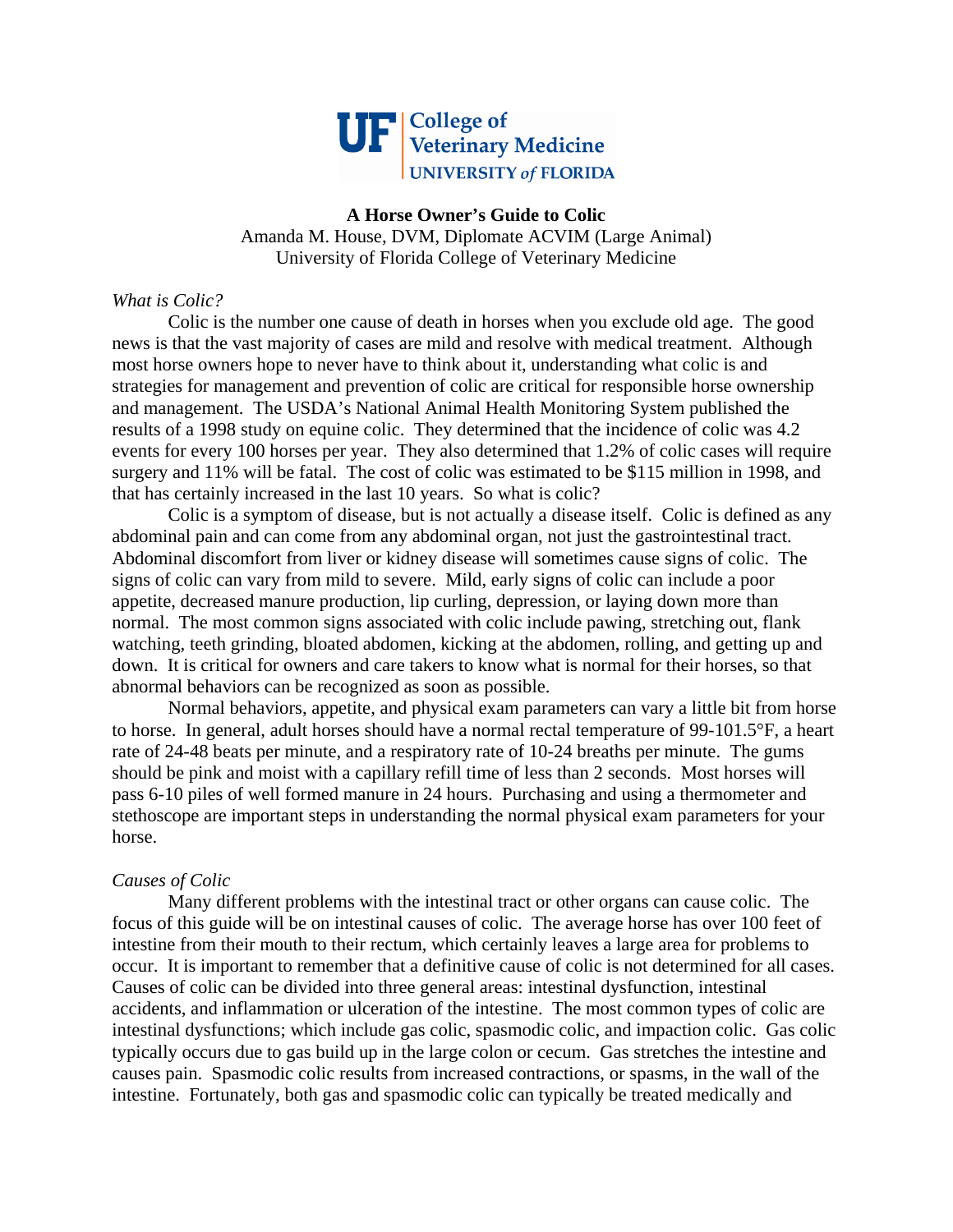usually respond to treatment on the farm. Impaction colic is due to a firm mass of feed material which causes a blockage in the intestine. Horses that don't drink enough water and get dehydrated, eat poor quality hay, ingest excessive sand, or have problems with their teeth and can't chew properly are at a higher risk for impaction colic.

 Intestinal "accidents" refer to large colon displacements, torsions (twisted intestine), and strangulations that occur in the abdomen. These causes of colic are referred to as intestinal accidents because they are considered just that – accidents. There is not a specific way to prevent intestinal accidents from occurring. For example, colon displacements occur when a portion of the intestine, usually the large colon, moves to an abnormal position in the abdomen. Although sometimes intravenous fluids, strict fasting, and/or other medical treatments can help resolve displacements, many require surgical correction. A twist in the intestine or a strangulation of any portion of the intestine will also require surgery for resolution of the problem. Since surgical causes of colic can begin with signs similar to milder cases, it is critical to involve your veterinarian as soon as your horse exhibits any signs of colic.

 The last broad category of diseases that cause colic are the inflammatory or ulcerative diseases. This category includes problems like enteritis (inflammation of the small intestine), colitis (inflammation of the colon, and usually diarrhea), and gastric ulcers. Inflammation of the intestine can be very painful for the horse, and cause serious systemic side effects like dehydration and endotoxemia (a systemic inflammatory response to a portion of gram negative bacteria). The inflammatory diseases (enteritis and colitis) can sometimes be difficult to differentiate from surgical problems, although they typically do not require surgery. Rectal temperatures, mucous membrane color, and white blood cell counts can often help veterinarians determine if an inflammatory condition is present. Gastric ulcers are often grouped with the inflammatory causes of colic but typically result in milder signs.

#### *Gastric Ulcers*

 The prevalence of gastric ulceration in Thoroughbreds in race training varies from 70 to 94%, and most sport horses are similarly affected. The horse's stomach contains two different types of lining – the squamous mucosa on the top half and the glandular mucosa on the bottom. Ulcers can happen in either location, but are much more common in the squamous portion. The squamous mucosa of the stomach is essentially similar to the lining of the esophagus, and the glandular mucosa contains the acid-producing cells. Most equine gastric ulcers affect the squamous mucosa. But, because ulcers can affect various portions of the stomach, causing a variety of clinical signs, the umbrella term Equine Gastric Ulcer Syndrome (EGUS) has been proposed to describe the syndrome. Excess acid exposure is the predominant mechanism responsible for squamous mucosal ulceration, although many details remain unclear.

Clinical signs caused by gastric ulcers in older horses are variable and classically include anorexia (not eating), weight loss, changes in attitude, and chronic or intermittent colic of varying severity. Many horses with endoscopic evidence of disease may appear to be clinically normal or have vague signs that include decreased consumption of concentrates, episodes of colic after eating, poor performance or failure to train up to expectations, poor quality haircoat, and decreased condition or failure to thrive. Diarrhea is not typically associated with gastric ulceration.

Although a diagnosis of ulcers can be suspected based upon clinical signs and response to treatment, the only current method of confirmation is via gastroscopy. This procedure looks into the stomach with a small camera and can easily be performed in the standing horse with mild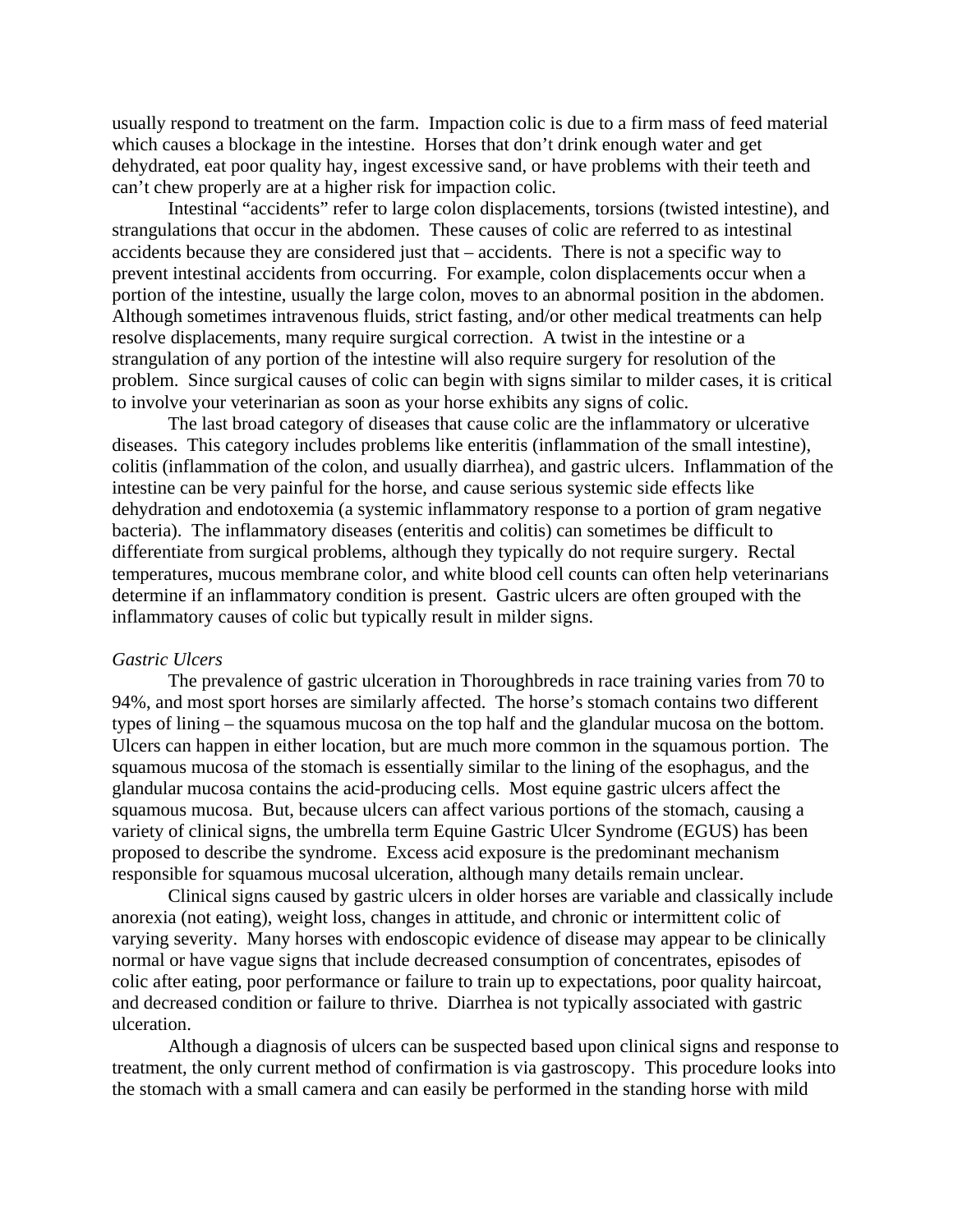sedation after a 12-18 hour fast. The principal therapeutic options for ulcer treatment include histamine antagonists (cimetidine, ranitidine, famotidine), proton pump inhibitors or PPIs (omeprazole, pantoprazole, rabeprazole, esomeprazole), and the mucosal adherent sucralfate. Omeprazole is the only agent approved by the FDA for the treatment of equine gastric ulcer syndrome (GastroGard®, Merial, Ltd.). The other mentioned PPIs are marketed for human patients. After initial treatment (28 days), a lower daily dose has been shown to decrease or prevent the recurrence of disease in animals maintained in training, and is the basis for UlcerGard® (Merial, Ltd.). It is very important to note that the powder form of omeprazole is rapidly degraded in an acidic environment, thus the efficacy of compounded omeprazole is highly variable and these formulations will very often not result in ulcer healing. Omeprazole has been shown superior to ranitidine for healing of squamous mucosal ulceration in horses in active race training.

#### *Treatment of Colic*

 Your veterinarian should be informed as soon as your horse begins exhibiting signs of colic. Treatment of your horse with pain relieving drugs such as Banamine® (flunixin meglumine) or bute should only be done under your veterinarian's direction. Obtaining a temperature, heart rate, respiratory rate, and looking at the gums can provide valuable information to your veterinarian about your horse's systemic status.

 Veterinary evaluation typically involves taking a complete history of the episode and previous health of the horse, performing a physical examination, rectal examination, and passing a nasogastric tube. Your veterinarian may want to perform blood work, do an abdominocentesis (belly tap), or perform an ultrasound depending on the equipment they have available. Most referral centers will repeat much of the original exam done by your veterinarian to determine if there are any important changes and can also do blood work, radiographs, ultrasound, and endoscopic examination as deemed appropriate.

 Treatment for colic depends on the suspected cause. Pain medication such as Banamine® is typically indicated for initial management. Banamine® usually takes about 30 minutes to take effect, so sedatives such as xylazine and detomidine can help relieve pain while the Banamine® begins working. Buscopan™ is another drug that may be administered by your veterinarian and may help treat spasmodic colic by stopping intestinal spasms. Fluid therapy is typically also administered by an oral or intravenous route, depending on the severity and suspected cause of the colic. Laxatives like mineral oil and Epsom salts are often utilized for impactions. Horses that are exhibiting signs of colic should generally be kept off feed until the suspected cause has resolved. It is important to remember that mild intestinal upsets and colic that require surgery may start out with very similar signs. Persistent pain remains the #1 indicator for exploratory surgery in cases of colic. Fortunately, the prognosis for horses that undergo surgery is better now than it has been in the last 50 years. Most horses will return to their previous level of competition after about a 3 month post-surgical rest.

#### *What You Can Do*

 Remember to stay calm if you notice that your horse is showing signs of colic. Remove the feed, but not the water, from the stall. Walking can help prevent injury if your horse is trying to go down and roll, but remember to first consider your safety as well as your horse. If the horse is too painful and cannot be safely walked, leave them in the stall until your veterinarian arrives. Call your veterinarian as soon as you notice a problem. Take the horse's heart rate,